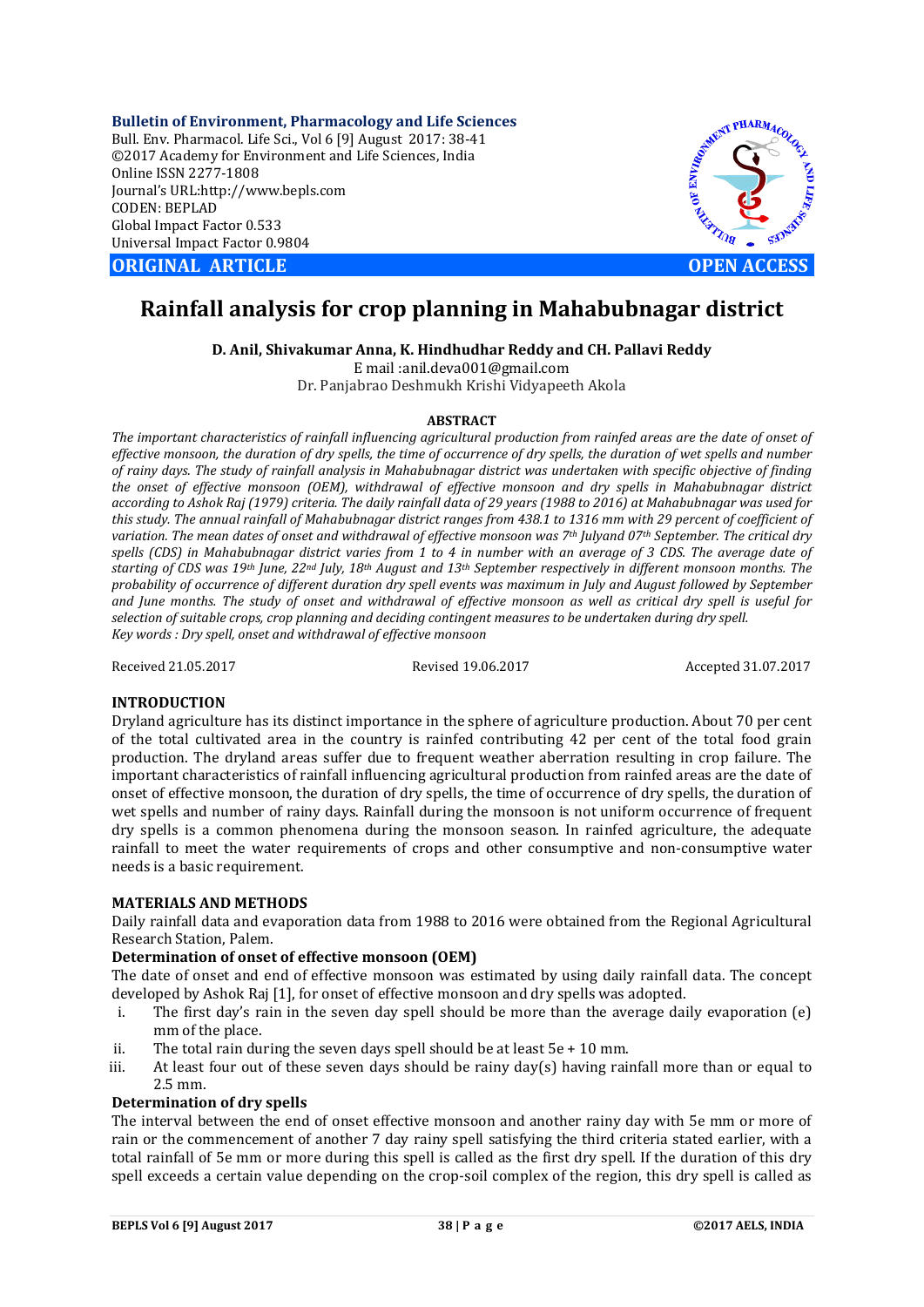#### **Anil** *et al*

the first critical dry spell. The withdrawal of monsoon was decided as the end of last wet spell in the last week of September, which may sometimes extend upto middle of October.

# **RESULTS AND DISCUSSION**

The daily rainfall data of Mahabubnagar for 18 years (1988 to 2016) were analyzed to determine dates of onset of effective monsoon (OEM) and dates of withdrawal of effective monsoon in different years using the criterion suggested by Ashok Raj [1]. The average annual rainfall in ranges from 438.1 to 1316 mm with an average of 728.9 mmwith the coefficient of variation of 29 %.

The results of rainfall analysis for Mahabubnagar district are shown in Table 1 and 2, it is seen that onset of effective monsoon vary in between 2nd June to 27thAugust. The mean date of onset of effective monsoon was 7th July with a standard deviation of 24 days. The earliest and delayed probable (p=0.68) OEM date is 13<sup>th</sup> June and 31<sup>st</sup> July respectively. The withdrawal date of monsoon in Mahabubnagar district was observed between  $21$ <sup>st</sup> September to  $26<sup>th</sup>$  October. The mean date of withdrawal of monsoon was 07<sup>th</sup> September. The earliest and delayed probable ( $p=0.68$ ) withdrawal date is 25<sup>th</sup> September and 19<sup>th</sup> October respectively [2].

**Table 1: Dates of onset and end of effective monsoon for Mahabubnagar district**

| Year | Effective monsoon date                                                        |                                                      |  |  |  |  |  |  |
|------|-------------------------------------------------------------------------------|------------------------------------------------------|--|--|--|--|--|--|
|      | О<br>nset                                                                     | Withdrawal                                           |  |  |  |  |  |  |
| 1988 | 5<br>J<br>$\overline{0}$<br>u l                                               | S<br>2<br>7<br>e<br>p                                |  |  |  |  |  |  |
| 1989 | $\overline{2}$<br>1<br>1<br>I<br>-<br>u                                       | $\overline{c}$<br>S<br>6<br>$\overline{a}$<br>e<br>p |  |  |  |  |  |  |
| 1990 | l<br>0<br>8<br>J<br>u                                                         | $\overline{c}$<br>$\theta$<br>0<br>t<br>-<br>C       |  |  |  |  |  |  |
| 1991 | 0<br>6<br>I<br>u n                                                            | $\overline{2}$<br>3<br>S<br>e<br>p                   |  |  |  |  |  |  |
| 1992 | 5<br>- A u g<br>0                                                             | 1<br>1<br>$\Omega$<br>t<br>-<br>C                    |  |  |  |  |  |  |
| 1993 | $\theta$<br>1<br>I<br>I<br>u<br>-                                             | 1<br>9<br>$\Omega$<br>t<br>C<br>-                    |  |  |  |  |  |  |
| 1994 | 3<br>$\theta$<br>l<br>J<br>-<br>u                                             | $\overline{2}$<br>4<br>0<br>t<br>-<br>C              |  |  |  |  |  |  |
| 1995 | $\overline{2}$<br>4<br>- I<br>u n                                             | 1<br>9<br>$\overline{a}$<br>$\Omega$<br>t<br>C       |  |  |  |  |  |  |
| 1996 | $\overline{0}$<br>9<br>I<br>u n<br>-                                          | $\overline{2}$<br>6<br>$\Omega$<br>t<br>-<br>C       |  |  |  |  |  |  |
| 1997 | $\overline{c}$<br>$\theta$<br>$\mathbf I$<br>u l<br>$\overline{a}$            | 0<br>1<br>Ω<br>$\overline{a}$<br>t<br>C              |  |  |  |  |  |  |
| 1998 | $\overline{2}$<br>9<br>-<br>L<br>u n                                          | 5<br>$\mathbf{1}$<br>0<br>t<br>-<br>C                |  |  |  |  |  |  |
| 1999 | 3<br>1<br>$\overline{a}$<br>Ī<br>u n                                          | 3<br>S<br>0<br>e<br>p                                |  |  |  |  |  |  |
| 2000 | 2<br>0<br>I<br>-<br>u n                                                       | $\overline{1}$<br>9<br>$\overline{0}$<br>t<br>C<br>- |  |  |  |  |  |  |
| 2001 | 1<br>3 - A u g                                                                | 1<br>7<br>0<br>t<br>-<br>C                           |  |  |  |  |  |  |
| 2002 | 0<br>$\mathbf{1}$<br>- A u g                                                  | $\overline{1}$<br>6<br>0<br>$\overline{a}$<br>t<br>C |  |  |  |  |  |  |
| 2003 | 0<br>6<br>I<br>-1<br>$\overline{\phantom{a}}$<br>u                            | 3<br>$\theta$<br>0<br>t<br>-<br>C                    |  |  |  |  |  |  |
| 2004 | $\overline{c}$<br>9<br>Ī<br>l<br>u                                            | 1<br>0<br>$\Omega$<br>t<br>C                         |  |  |  |  |  |  |
| 2005 | $\overline{1}$<br>8<br>1<br>I<br>-<br>u                                       | $\overline{2}$<br>$\overline{1}$<br>0<br>t<br>-<br>C |  |  |  |  |  |  |
| 2006 | 1<br>4 -<br>u n                                                               | $\overline{2}$<br>7<br>S<br>-<br>e<br>p              |  |  |  |  |  |  |
| 2007 | 0<br>7<br>$\mathbf{I}$<br>-<br>u n                                            | 0<br>4<br>0<br>-<br>t<br>C                           |  |  |  |  |  |  |
| 2008 | 0<br>2<br>- A u g                                                             | 0<br>7<br>0<br>-<br>t<br>C                           |  |  |  |  |  |  |
| 2009 | 2<br>6 - A<br>u g                                                             | $\theta$<br>4<br>$\Omega$<br>t<br>-<br>C             |  |  |  |  |  |  |
| 2010 | 1<br>$\overline{c}$<br>I<br>$\frac{1}{2}$<br>u n                              | 1<br>8<br>0<br>t<br>-<br>C                           |  |  |  |  |  |  |
| 2011 | 1<br>9<br>$\mathbf{I}$<br>1<br>$\overline{\phantom{a}}$<br>u                  | 3<br>S<br>0<br>$\overline{\phantom{a}}$<br>e<br>p    |  |  |  |  |  |  |
| 2012 | $\overline{1}$<br>5<br>$\overline{a}$<br>l<br>I<br>u                          | $\overline{a}$<br>$\theta$<br>8<br>0<br>t<br>C       |  |  |  |  |  |  |
| 2013 | 1<br>$\overline{2}$<br>$\overline{a}$<br>I<br>u n                             | $\overline{c}$<br>1<br>$\Omega$<br>C<br>t            |  |  |  |  |  |  |
| 2014 | $\overline{1}$<br>$\boldsymbol{0}$<br>I<br>1<br>$\overline{\phantom{a}}$<br>u | $\overline{c}$<br>$\overline{1}$<br>S<br>e<br>p      |  |  |  |  |  |  |
| 2015 | 2<br>7 - A u g                                                                | 0<br>5<br>0<br>t<br>-<br>c                           |  |  |  |  |  |  |
| 2016 | 0<br>$7 - J$<br>u l                                                           | 0<br>1<br>0<br>t<br>C<br>-                           |  |  |  |  |  |  |
| Mean | 0<br>7<br>Jul<br>-                                                            | $\bf{0}$<br>7<br>О<br>t<br>C                         |  |  |  |  |  |  |

# **Table 2 Average date of earliest, mean and delayed onset and withdrawal of effective monsoon**

| Date of effective monsoon |             | <b>Standard deviation (davs)</b> | Earliest   M e a n   Delayed |     |                      |                                 |
|---------------------------|-------------|----------------------------------|------------------------------|-----|----------------------|---------------------------------|
|                           | n           |                                  |                              | 2 4 | 13-Jun 07-Jul 25-Sep |                                 |
|                           | Withdrawall |                                  |                              | 1 2 |                      | $31$ -Jul 07 - 0 c t 19 - 0 c t |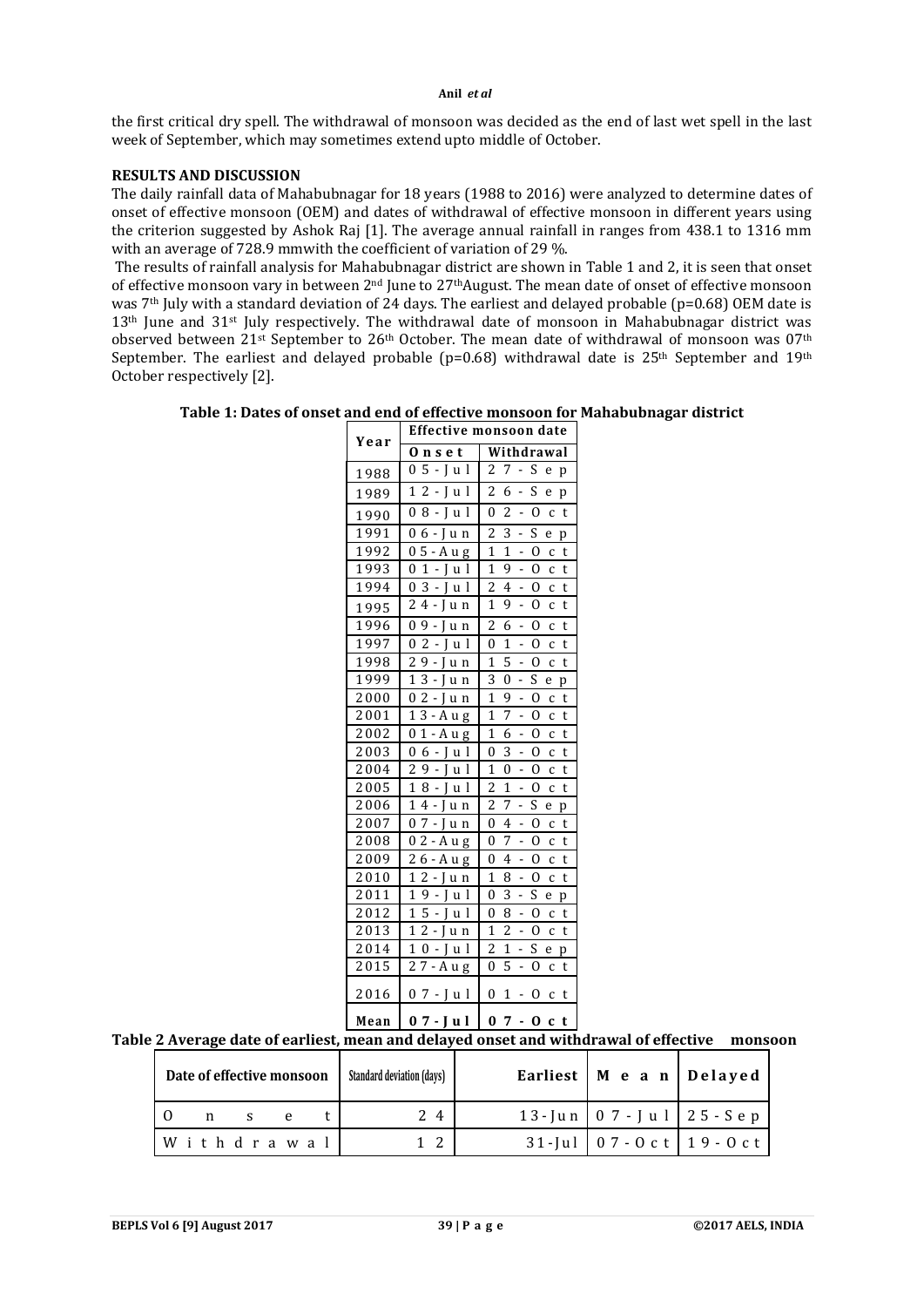# **Anil** *et al*

| Y e a r              | Critical dry spells(CDS) |                |                        |                |                              |                                  |                            |                                  |                                  |  |
|----------------------|--------------------------|----------------|------------------------|----------------|------------------------------|----------------------------------|----------------------------|----------------------------------|----------------------------------|--|
|                      | June<br>July             |                |                        |                | August                       |                                  | September                  | No. of<br>CDS                    |                                  |  |
|                      | ${\tt D}$ ate            | D a y s        | $D$ a t e              | D a y s        | Date<br>Days                 |                                  | $D$ a t e<br>$D_1$ $y$ $s$ |                                  |                                  |  |
| 1988                 |                          |                |                        |                | $05 - A u g$                 | $\mathbf{1}$<br>1                | $05-Se$ p                  | 11                               | $\overline{c}$                   |  |
| 989<br>$\mathbf{1}$  |                          |                | $25 - J u l$           | 25             | $27 - A u g$                 | 2<br>$\overline{4}$              |                            |                                  | $\overline{2}$                   |  |
| 1990                 |                          |                | $25 - J u l$           | 1 3            | $16 - A u g$                 | 4 <sub>5</sub>                   |                            |                                  | $\overline{2}$                   |  |
| 1991                 | $13 - Jun$               | 8              | $11 - J u l$           | 2 1            | $10 - A u g$                 | 8                                |                            |                                  | $\overline{4}$                   |  |
|                      |                          |                |                        |                | 23-Aug                       | $\overline{2}$<br>$\overline{2}$ |                            |                                  |                                  |  |
| 1992<br>1993         |                          |                | $24 - J u l$           | 12             | $18 - A u g$<br>$26 - A u g$ | $\mathbf{1}$<br>4<br>9           | 12-Sep                     | 1 7                              | $\overline{2}$<br>$\overline{c}$ |  |
| 1994                 |                          |                | $29 - J u l$           | 1 3            | $18 - A u g$                 | $\, 8$                           |                            |                                  | 3                                |  |
|                      |                          |                |                        |                | $31 - A u g$                 | 34                               |                            |                                  |                                  |  |
| 1995                 | $30 - Jun$               | 8              | $29 - J u l$           | 2 9            |                              |                                  | $\overline{0}$ 3 - Sep     | $\, 8$                           | $\overline{4}$                   |  |
|                      |                          |                |                        |                |                              |                                  | 22 - Sep                   | 1 7                              |                                  |  |
| 1996                 | $17 - Jun$               | 19             | $\overline{1}0 - J$ ul | 8              | $18 - A u g$                 | 8                                |                            |                                  | 5                                |  |
|                      |                          |                | $28 - J u l$           | 14             | $30 - A u g$                 | $1 \quad 7$                      |                            |                                  |                                  |  |
| 1997                 |                          |                |                        |                | $10 - A u g$                 | $\mathbf{1}$<br>8                |                            |                                  | $\overline{2}$                   |  |
|                      |                          |                |                        |                | $29 - A u g$                 | 8                                |                            |                                  |                                  |  |
| 1998                 |                          |                | $07 - J u l$           | 2 <sub>1</sub> | $11 - A u g$                 | 9                                |                            |                                  | $\overline{4}$                   |  |
|                      |                          |                | $31 - J u l$           | 10             | $20 - A u g$                 | 8                                |                            |                                  |                                  |  |
| 1999                 | $21 - Jun$               | 2 5            | $24 - J u l$           | 27             | $26 - A u g$                 | $\mathbf{1}$<br>2                | 13-Sep                     | 1 7                              | $\overline{4}$                   |  |
| 2000                 | $09$ -Jun                | 2 <sub>1</sub> | $02 - J u l$           | 3 1            | $31 - A u g$                 | $1\,$ 8                          |                            |                                  | 3                                |  |
| 2001                 |                          |                |                        |                | $20 - A u g$                 | 7                                |                            |                                  | $\overline{2}$                   |  |
|                      |                          |                |                        |                | 28-Aug                       | $\overline{c}$<br>$\mathbf{1}$   |                            |                                  |                                  |  |
| 2002                 |                          |                |                        |                | $14 - A u g$                 | $1\,$<br>$\, 8$                  | $08-Sep$                   | 3 3                              | 2                                |  |
| 2003                 |                          |                | $21 - J u l$           | $1\,2$         | $12 - A u g$                 | 9                                | 21-Sep                     | $1\,2$                           | $\overline{4}$                   |  |
|                      |                          |                |                        |                | $25 - A u g$                 | $\boldsymbol{2}$<br>$\bf{0}$     |                            |                                  |                                  |  |
| 2004                 |                          |                |                        |                | $06 - A u g$                 | $\overline{2}$<br>9              | 07 - Sep                   | 1 7                              | 3                                |  |
|                      |                          |                |                        |                |                              |                                  | 25 - Sep                   | 9                                |                                  |  |
| 2005                 |                          |                | $27 - J u l$           | 1 3            | $25 - A u g$                 | 7                                | $09-Sep$                   | $1\,1$                           | $\overline{4}$                   |  |
|                      |                          |                |                        |                |                              |                                  | 22 - Sep                   | 2 7                              |                                  |  |
| 2006                 | $21 - Jun$               | 8              |                        |                |                              |                                  |                            |                                  | $\mathbf{1}$                     |  |
|                      | $30 - Jun$               | 2 1            | $29 - J u l$           | 4 6            |                              |                                  |                            |                                  | $\sqrt{2}$                       |  |
| 2 0 0 7 09-Jun       |                          | 1 3            |                        |                |                              |                                  |                            |                                  | $\sqrt{5}$                       |  |
|                      | $29$ -Jun                | 2 4            | $24 - J u l$           | 9              | $06 - A u g$                 | $1 \quad 8$                      | $06-Sep$                   | $\, 8$                           |                                  |  |
| $2\overline{0}08$    |                          |                |                        |                | $20 - A u g$                 | $\overline{1}$<br>7              | 13-Sep                     | $\, 8$                           | $\overline{3}$                   |  |
|                      |                          |                |                        |                |                              |                                  | 22-Sep                     | 1 6                              |                                  |  |
| 2009                 |                          |                |                        |                |                              |                                  | 07 - Sep                   | 2 1                              | $\mathbf{1}$                     |  |
| 2010                 | $19$ -Jun                | $1\,5$         |                        |                | $01 - A u g$                 | $1\quad 2$                       | 09 - Sep                   | $1\,0$                           | $\overline{4}$                   |  |
|                      |                          |                |                        |                |                              |                                  | 20 - Sep                   | 29                               |                                  |  |
| 2011                 |                          |                |                        |                | $09 - A u g$                 | $1\quad 0$                       |                            |                                  | $\mathbf{1}$                     |  |
| 2012                 |                          |                | $23 - J u l$           | 11             | $13 - A u g$                 | $\mathbf{1}$<br>1                | 07 - Sep                   | 2 3                              | 3                                |  |
| $\overline{2}$ 0 1 3 | $16$ -Jun                | 2 <sub>2</sub> | $25 - J u l$           | 19             | $21 - A u g$                 | $\mathbf{1}$<br>2                | 22 - Sep                   | 16                               | $\overline{4}$                   |  |
| 2014                 |                          |                | $30 - J$ ul            | 19             |                              |                                  | 02 - Sep                   | $\mathbf{1}$<br>$\bf{0}$         | 2                                |  |
| 2015                 |                          |                |                        |                |                              |                                  | $01-Sep$                   | $\, 8$                           | $\overline{2}$                   |  |
|                      |                          |                |                        |                |                              |                                  | 19-Sep                     | $\boldsymbol{0}$<br>$\mathbf{1}$ |                                  |  |
| 2016                 |                          |                | $22 - J u l$           | $1\;1$         | $08 - A u g$                 | $2\quad 0$                       |                            |                                  | $\overline{2}$                   |  |
|                      |                          |                |                        |                | $31 - A u g$                 | $\mathbf{1}$<br>$\mathbf{1}$     |                            |                                  | $\mathbf{1}$                     |  |
| A v g                | $19 - Jun$               | $1\,7$         | $22 - J u l$           | $1\ 8$         | $18 - A u g$                 | $\sqrt{5}$<br>$\mathbf{1}$       | $13-Se$ p                  | $\sqrt{5}$<br>$\mathbf{1}$       | $\sqrt{3}$                       |  |

# **Table 3: Critical dry spell distribution during different years in Mahabubnagar district**